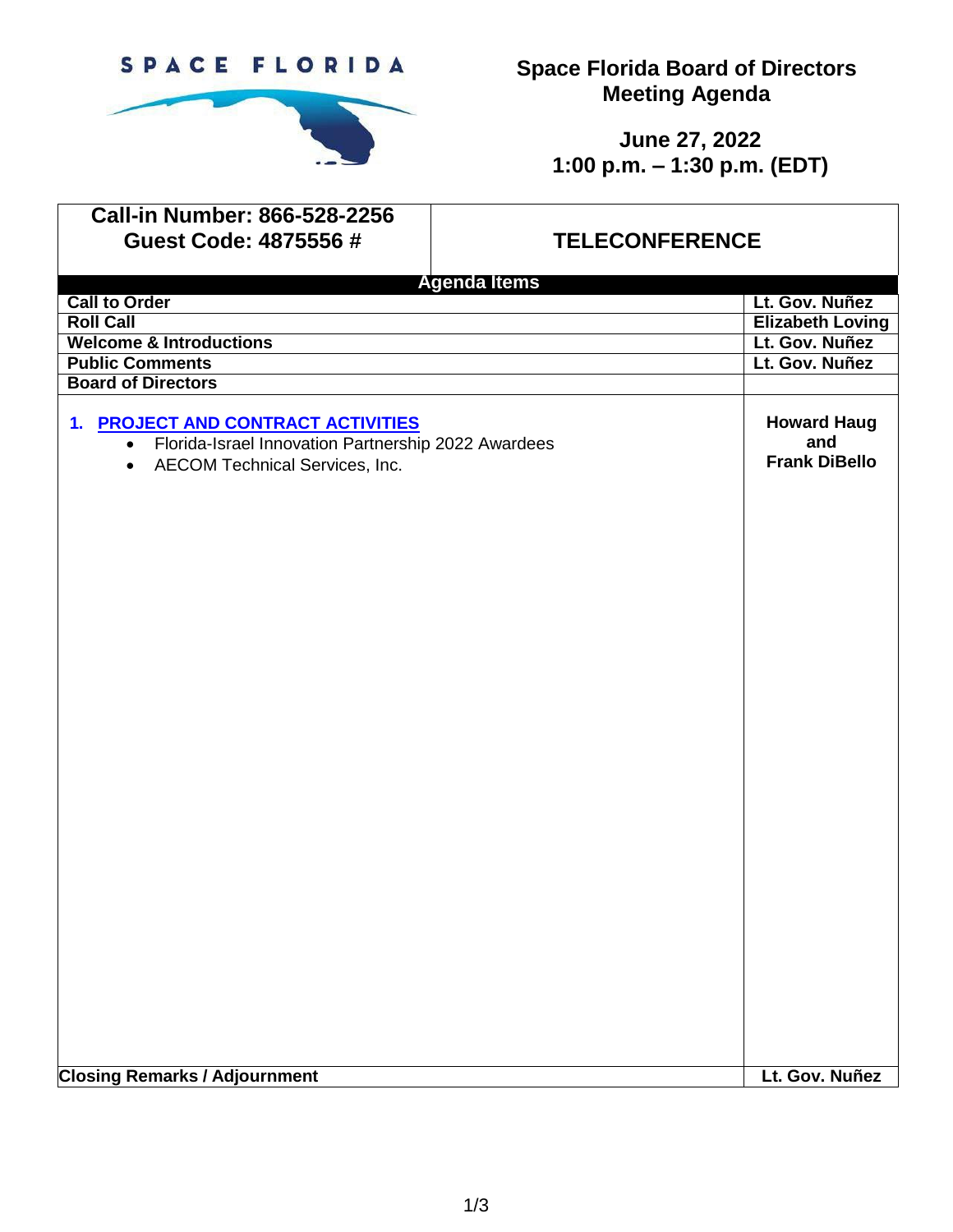## **1. PROJECT AND CONTRACT ACTIVITIES**